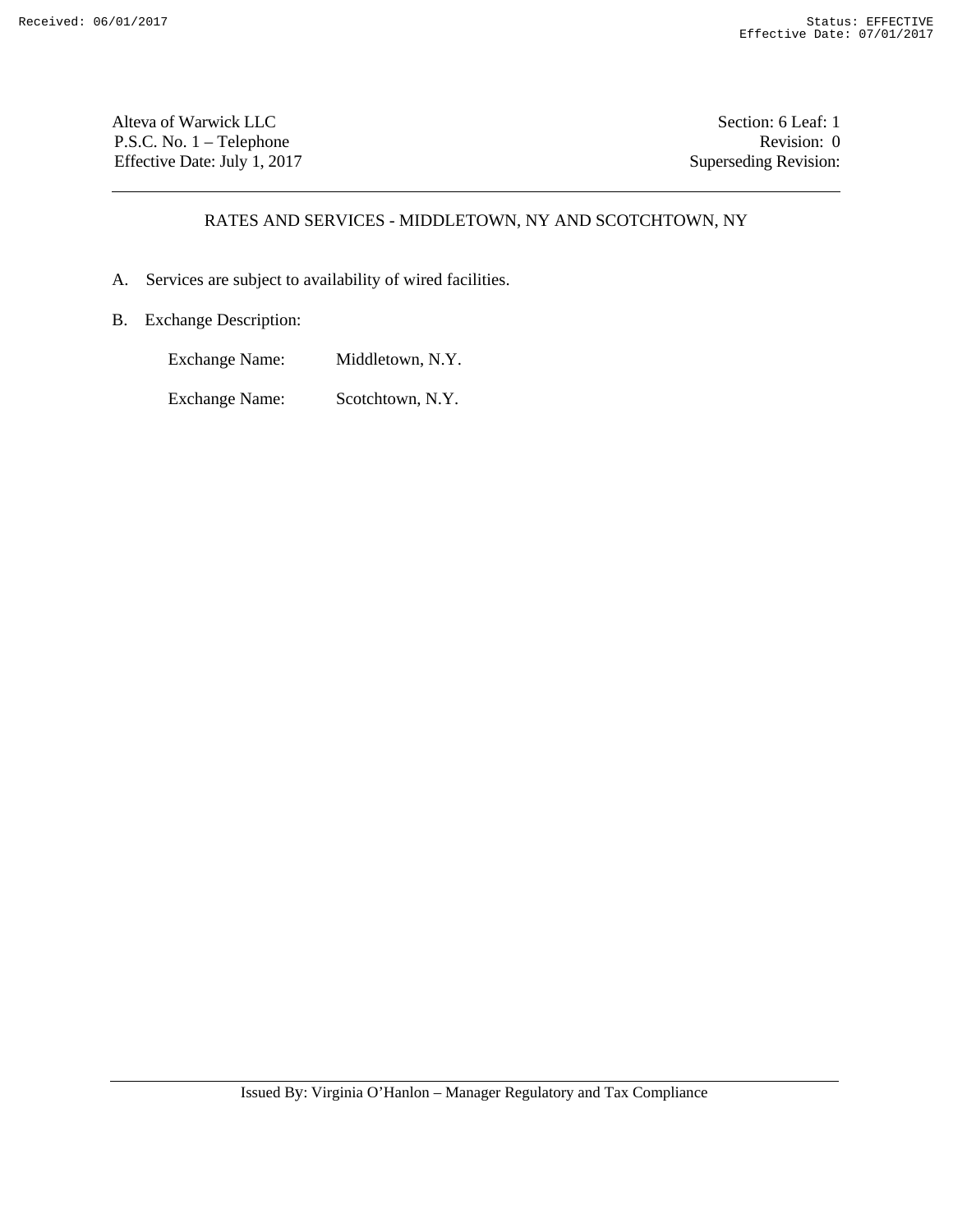Alteva of Warwick LLC Section: 6 Leaf: 2 P.S.C. No. 1 – Telephone Revision: 0 Effective Date: July 1, 2017 Superseding Revision:

# RATES AND SERVICES - MIDDLETOWN, NY AND SCOTCHTOWN, NY

C. Payment For Services Rendered (NYSTA Tariff PSC No. 2 - Telephone, Section 1)

|                                      |                       | Residential            |        | <b>Business</b> |  |  |
|--------------------------------------|-----------------------|------------------------|--------|-----------------|--|--|
| 1. Special Assembly Quotation Charge | <u>Min</u><br>\$50.00 | Max<br>\$150.00\$50.00 | Min    | Max<br>\$150.00 |  |  |
| 2. Returned Check Charge             | \$5.00                | \$20.00                | \$5.00 | \$20.00         |  |  |
| 3. Returned Payment Charge           | \$5.00                | \$20.00                | \$5.00 | \$20.00         |  |  |
| 4. Late Payment Charge               | 0.75%                 | $1.5\%$                | 0.75%  | $1.5\%$         |  |  |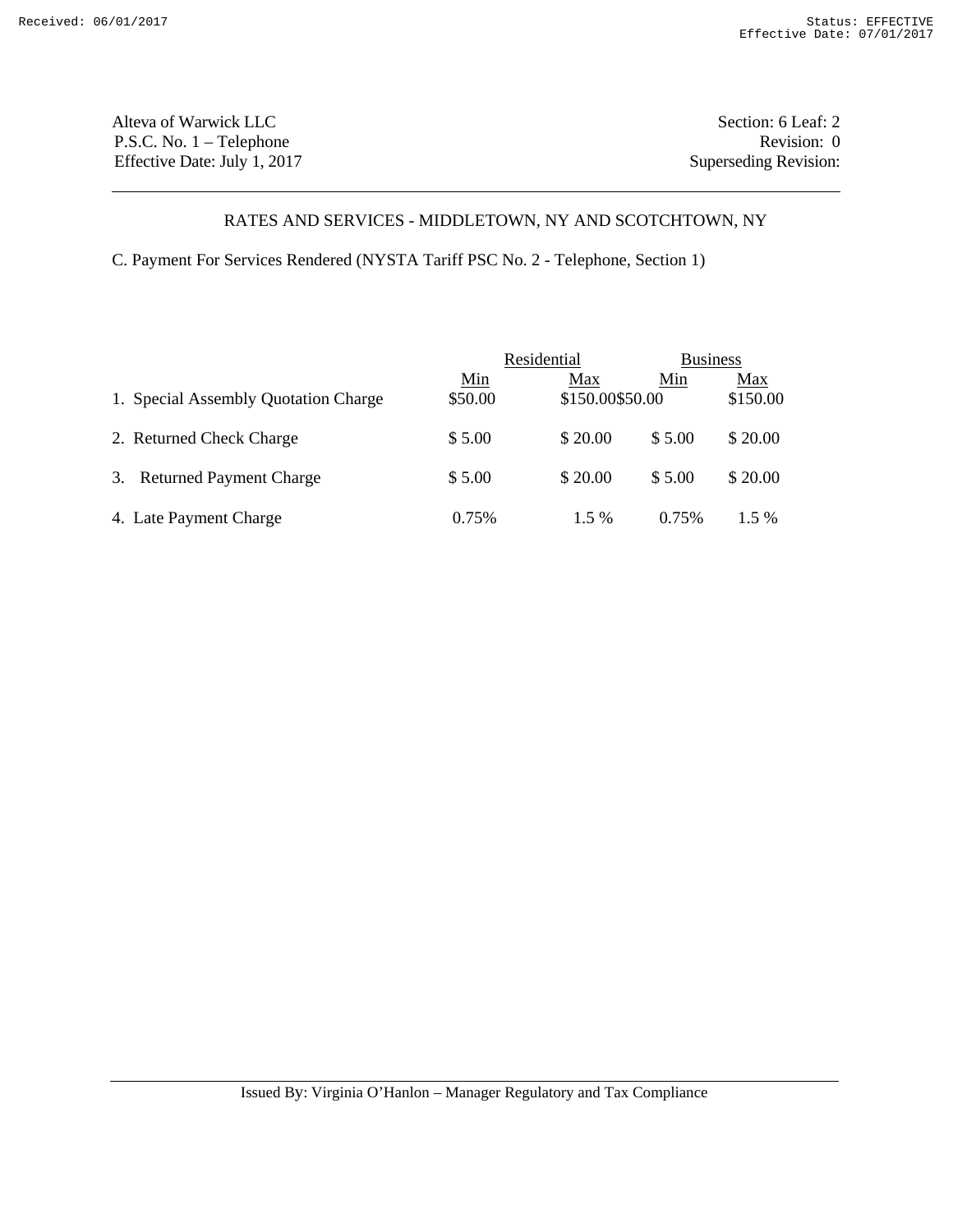Alteva of Warwick LLC Section: 6 Leaf: 3 P.S.C. No. 1 – Telephone Revision: 0 Effective Date: July 1, 2017 Superseding Revision:

# RATES AND SERVICES - MIDDLETOWN, NY AND SCOTCHTOWN, NY

D. Connection Charges (NYSTA Tariff PSC No. 2 - Telephone, Section 2)

|                                             | Residential   |                | <b>Business</b> |                |
|---------------------------------------------|---------------|----------------|-----------------|----------------|
| 1. Service Order Charge                     | Min<br>\$0.00 | Max<br>\$75.00 | Min<br>\$0.00   | Max<br>\$75.00 |
| 2. Record Order Charge                      | N/A           | N/A            | N/A             | N/A            |
| 3. Central Office Line Charge               | N/A           | N/A            | N/A             | N/A            |
| 4. Line Change Charge                       | N/A           | N/A            | N/A             | N/A            |
| 5. Premise Visit Charge                     | 0.00<br>\$    | \$100.00       | \$0.00          | \$100.00       |
| 6. Network Access Charge                    | N/A           | N/A            | N/A             | N/A            |
| 7. Central Office Network Connection Charge | N/A           | N/A            | N/A             | N/A            |
| 8. Access Wire Charge                       | N/A           | N/A            | N/A             | N/A            |
| 9. Data Base Administration Charge          | N/A           | N/A            | N/A             | N/A            |
| 10. Restoral Charge                         | \$<br>0.00    | \$50.00        | \$0.00          | \$50.00        |
| 11. Moves                                   | N/A           | N/A            | N/A             | N/A            |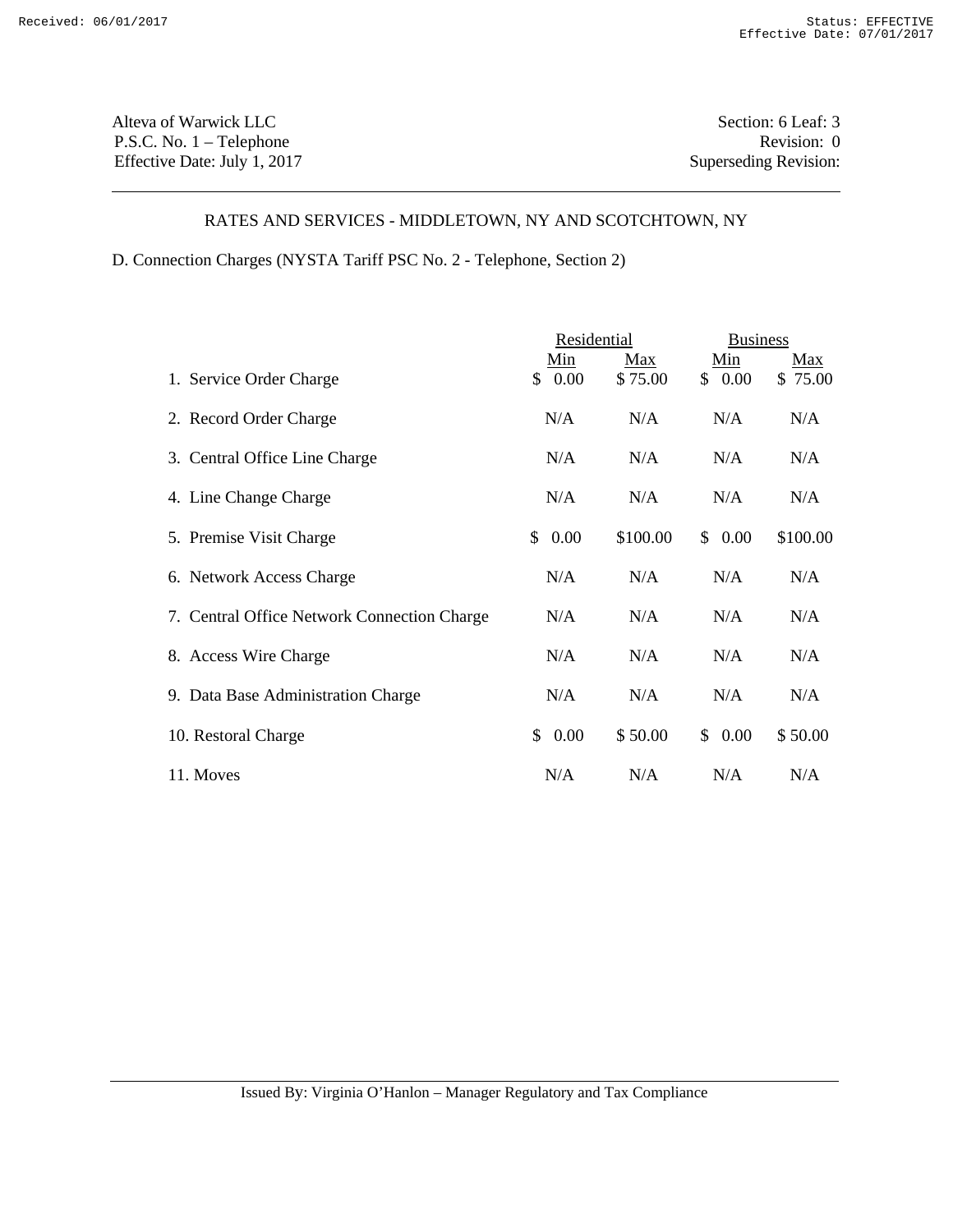Alteva of Warwick LLC Section: 6 Leaf: 4 P.S.C. No. 1 – Telephone Revision: 0 Effective Date: July 1, 2017 Superseding Revision:

#### RATES AND SERVICES - MIDDLETOWN, NY AND SCOTCHTOWN, NY

D. Connection Charges (NYSTA Tariff PSC No. 2 - Telephone, Section 2) (Cont'd)

|                                                                       |            | Residential |                | <b>Business</b> |  |  |
|-----------------------------------------------------------------------|------------|-------------|----------------|-----------------|--|--|
|                                                                       | Min        | Max         | Min            | Max             |  |  |
| 12. Additional Line Charge                                            | 0.00<br>\$ | \$75.00     | 0.00<br>\$.    | 75.00<br>\$     |  |  |
| 13. Premium Installation Charge                                       | N/A        | N/A         | N/A            | N/A             |  |  |
| 14. ISDN Installation Charge                                          |            |             |                |                 |  |  |
| a. One Circuit Switched Data Line<br>b. Two Circuit Switched Data and | 0.00<br>S. | \$125.00    | $0.00\,$<br>\$ | \$.<br>125.00   |  |  |
| Voice Lines                                                           | 0.00<br>S. | \$125.00    | \$<br>$0.00\,$ | \$.<br>125.00   |  |  |
| 15. ISDN PRI Installation Charge                                      | N/A        | N/A         | 0.00<br>\$.    | \$<br>500.00    |  |  |
| 16. Digital Channel Service Installation<br>Charge (Per 24 Channels)  | N/A        | N/A         | $0.00\,$<br>S. | \$1,000.00      |  |  |
| 17. *Telecommunications Service Priority<br>Administrative Charge     | 0.00       | \$54.63     | \$ 0.00        | \$.<br>54.63    |  |  |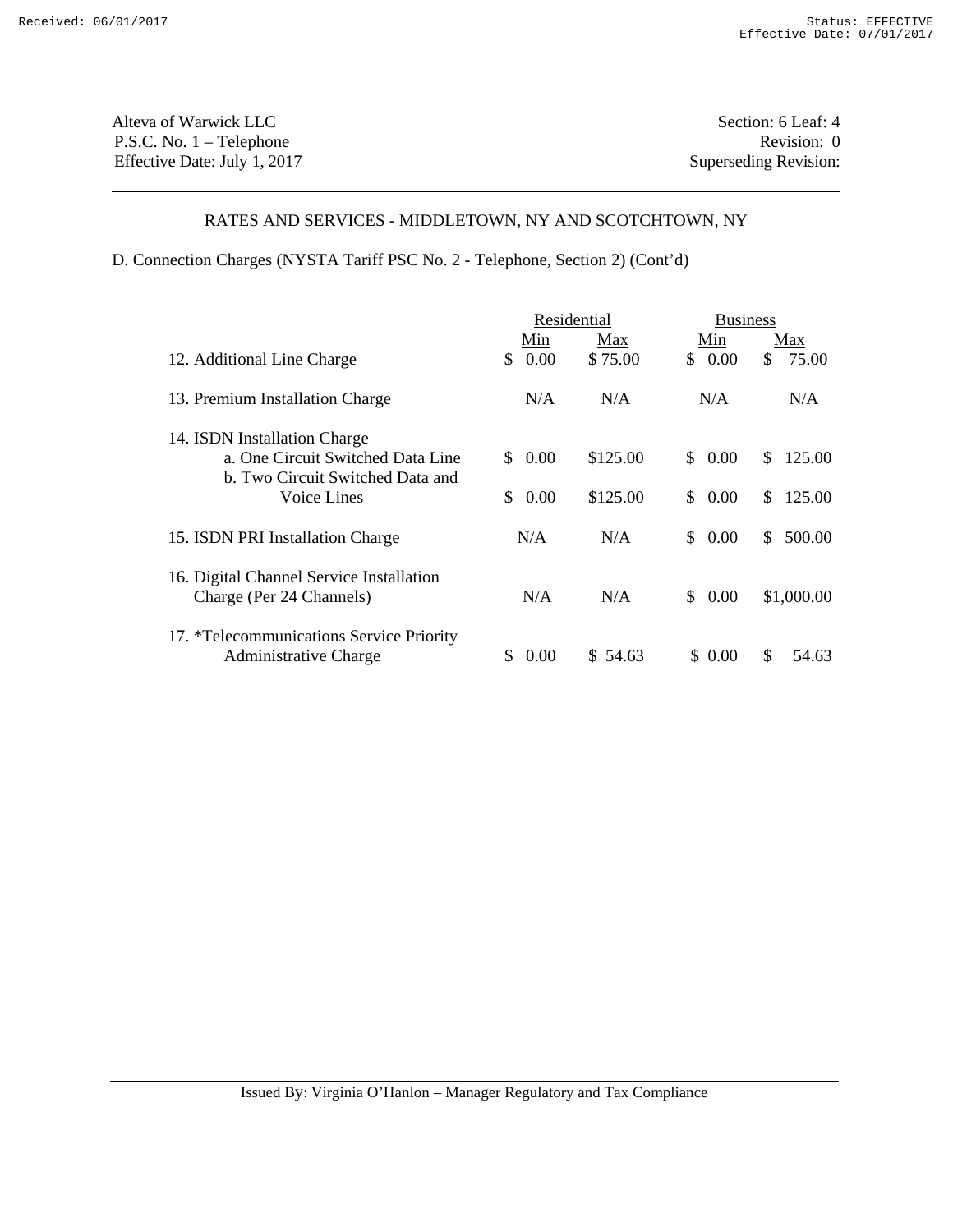Alteva of Warwick LLC Section: 6 Leaf: 5 P.S.C. No. 1 – Telephone Revision: 0 Effective Date: July 1, 2017 Superseding Revision:

# RATES AND SERVICES - MIDDLETOWN, NY AND SCOTCHTOWN, NY

E. Billing (NYSTA Tariff PSC No. 2 - Telephone, Section 4)

|                                      |        | Residential |        | <b>Business</b> |
|--------------------------------------|--------|-------------|--------|-----------------|
|                                      | Min    | Max Min     | Max    |                 |
| 1. Monthly Multiple Bill Charge      | \$2.50 | \$10.00     | \$2.50 | \$20.00         |
| 2. Maximum Number of Duplicate Bills | 1      | 5           |        |                 |
| 3. Special Billing Detail Charge     | N/A    | N/A         | N/A    | N/A             |
| 4. Monthly Large Print Bill Charge   | N/A    | N/A         | N/A    | N/A             |
| 5. Government Voucher Charge         | \$5.00 | \$15.00     | \$5.00 | \$15.00         |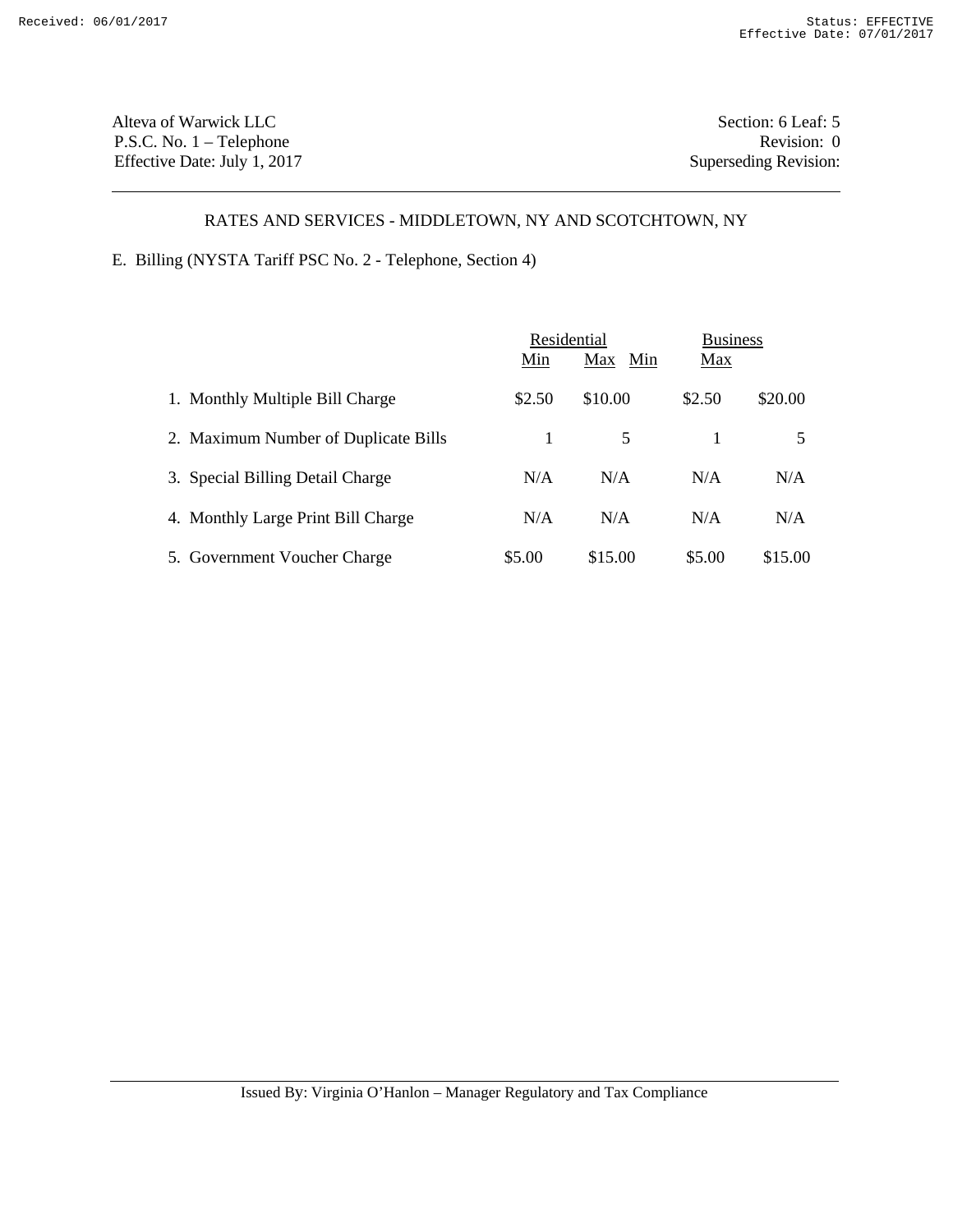Alteva of Warwick LLC Section: 6 Leaf: 6 P.S.C. No. 1 – Telephone Revision: 0 Effective Date: July 1, 2017 Superseding Revision:

# RATES AND SERVICES - MIDDLETOWN, NY AND SCOTCHTOWN, NY

F. Exchange Service (NYSTA Tariff PSC No. 2 - Telephone, Section 6)

|                                                                                                          |                   | Residential         |                   | <b>Business</b>     |  |
|----------------------------------------------------------------------------------------------------------|-------------------|---------------------|-------------------|---------------------|--|
|                                                                                                          | Min               | Max                 | Min               | Max                 |  |
| 1. Flat Rate Basic Exchange Service                                                                      | \$5.00            | \$30.00             | \$5.00            | \$30.00             |  |
| 2. Message Rate Basic Exchange Service                                                                   | N/A               | N/A                 | N/A               | N/A                 |  |
| 3. Off Premise Extension Service (per 1/4 mile)                                                          | \$0.50            | \$5.00              | \$0.50            | \$5.00              |  |
| 4. Foreign Exchange Service<br>Mileage Rate (per 1/4 mile)<br><b>Toll Substitute Charge</b>              | \$1.00<br>\$25.00 | \$5.00<br>\$75.00   | \$1.00<br>\$25.00 | \$5.00<br>\$75.00   |  |
| 5. PBX Trunk Rate                                                                                        | \$5.00            | \$50.00             | \$5.00            | \$50.00             |  |
| 6. Direct Inward Dialing Trunk<br>First Trunk (includes 100 DID numbers)<br><b>Each Additional Trunk</b> | \$5.00<br>\$5.00  | \$100.00<br>\$50.00 | \$5.00<br>\$5.00  | \$100.00<br>\$50.00 |  |
| 7. Direct Inward Dialing Number Rate<br>Per Block of Additional 100 Numbers                              | \$15.00           | \$125.00            | \$15.00           | \$125.00            |  |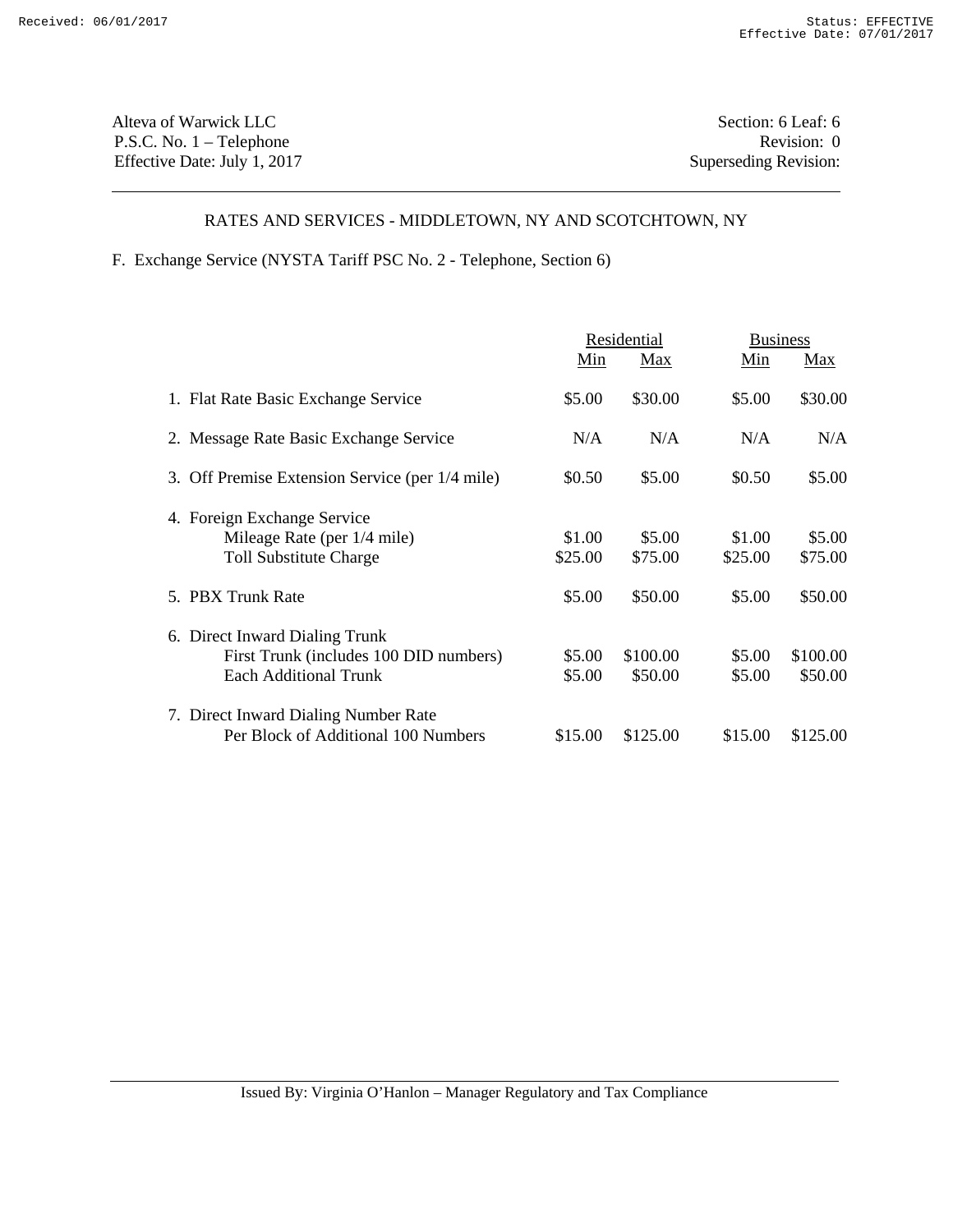Alteva of Warwick LLC Section: 6 Leaf: 7 P.S.C. No. 1 – Telephone Revision: 0 Effective Date: July 1, 2017 Superseding Revision:

#### RATES AND SERVICES - MIDDLETOWN, NY AND SCOTCHTOWN, NY

G. Supplemental Services (NYSTA Tariff PSC No. 2 - Telephone, Section 7)

|                                     | Residential |            | <b>Business</b> |            |
|-------------------------------------|-------------|------------|-----------------|------------|
|                                     | Min         | <u>Max</u> | Min             | <u>Max</u> |
| 1. Touch Tone                       | N/A         | N/A        | N/A             | N/A        |
| 2. Custom Calling Services          |             |            |                 |            |
| Call Waiting                        | \$0.00      | \$5.00     | \$0.00          | \$5.00     |
| <b>Cancel Call Waiting</b>          | N/A         | N/A        | N/A             | N/A        |
| Call Waiting w/Cancel Call Waiting  | \$0.00      | \$5.00     | \$0.00          | \$5.00     |
| Call Forwarding                     | \$0.00      | \$5.00     | \$0.00          | \$5.00     |
| Call Forward - Busy                 | \$0.00      | \$5.00     | \$0.00          | \$5.00     |
| Call Forward - Don't Answer         | \$0.00      | \$5.00     | \$0.00          | \$5.00     |
| Call Forward - Busy or Don't Answer | N/A         | N/A        | N/A             | N/A        |
| Three Way Calling                   | \$0.00      | \$5.00     | \$0.00          | \$5.00     |
| Speed Calling 8-Code                | \$0.00      | \$5.00     | \$0.00          | \$5.00     |
| Speed Calling 30-Code               | \$0.00      | \$5.00     | \$0.00          | \$5.00     |
| <b>Call Restriction</b>             | N/A         | N/A        | N/A             | N/A        |
| <b>Intercom Calling</b>             | N/A         | N/A        | N/A             | N/A        |
| Call Transfer                       | N/A         | N/A        | \$0.00          | \$5.00     |
| <b>Reminder Service</b>             | N/A         | N/A        | N/A             | N/A        |
| <b>Hot Line</b>                     | \$0.00      | \$5.00     | \$0.00          | \$5.00     |
| Warm Line                           | N/A         | N/A        | N/A             | N/A        |
| <b>Consultation Hold</b>            | N/A         | N/A        | N/A             | N/A        |
| <b>Last Number Redial</b>           | N/A         | N/A        | N/A             | N/A        |
| Hold                                | N/A         | N/A        | N/A             | N/A        |
| <b>Distinctive Ringing</b>          | \$0.00      | \$5.00     | \$0.00          | \$5.00     |
| <b>Toll Control</b>                 | \$0.00      | \$5.00     | \$0.00          | \$5.00     |
| Ring Again                          | N/A         | N/A        | N/A             | N/A        |
| Ring Again Denied                   | N/A         | N/A        | N/A             | N/A        |
| <b>Multiple Service Discounts</b>   | N/A         | N/A        | N/A             | N/A        |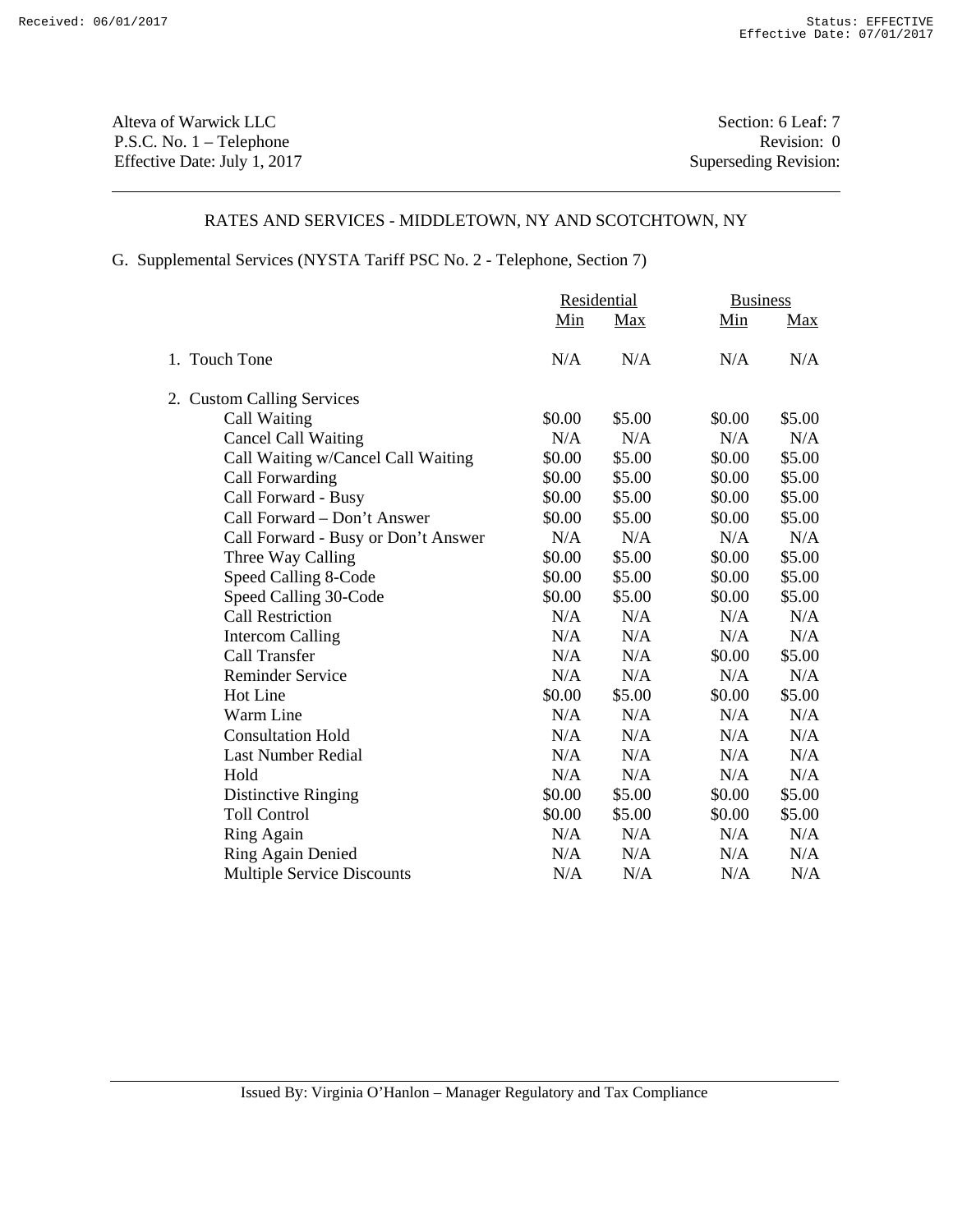Alteva of Warwick LLC Section: 6 Leaf: 8 P.S.C. No. 1 – Telephone Revision: 0 Effective Date: July 1, 2017 Superseding Revision:

#### RATES AND SERVICES - MIDDLETOWN, NY AND SCOTCHTOWN, NY

G. Supplemental Services (NYSTA Tariff PSC No. 2 - Telephone, Section 7) (Cont'd)

|                                       | Residential |            |            | <b>Business</b> |  |
|---------------------------------------|-------------|------------|------------|-----------------|--|
|                                       | Min         | Max        | Min        | Max             |  |
| 3. Remote Call Forwarding             | \$0.00      | \$5.00     | \$0.00     | \$5.00          |  |
| 4. Busy Verification                  | \$0.00      | \$5.00     | \$0.00     | \$5.00          |  |
| 5. Interruption Service               | \$0.00      | \$5.00     | \$0.00     | \$5.00          |  |
| 6. Directory Assistance               | \$0.00      | \$2.00     | \$0.00     | \$2.00          |  |
| 7. Voice Mail Service                 |             |            |            |                 |  |
| <b>Standard Service</b>               | \$0.00      | \$7.50     | \$0.00     | \$7.50          |  |
| <b>Enhanced Service</b>               | <b>ICB</b>  | <b>ICB</b> | <b>ICB</b> | <b>ICB</b>      |  |
| Maximum Message Length (minutes)      | 1.0         | 10.0       | 1.0        | 10.0            |  |
| Maximum Messages Stored (total)       | 5           | 30         | 5          | 30              |  |
| 8.*Critical Facilities Administration |             |            |            |                 |  |
| Service per Hour                      | \$120.00    | \$200.00   | \$120.00   | \$250.00        |  |

*\*Issued in compliance with Commission Order in Case 03-C-0922 dated July 28, 2004.*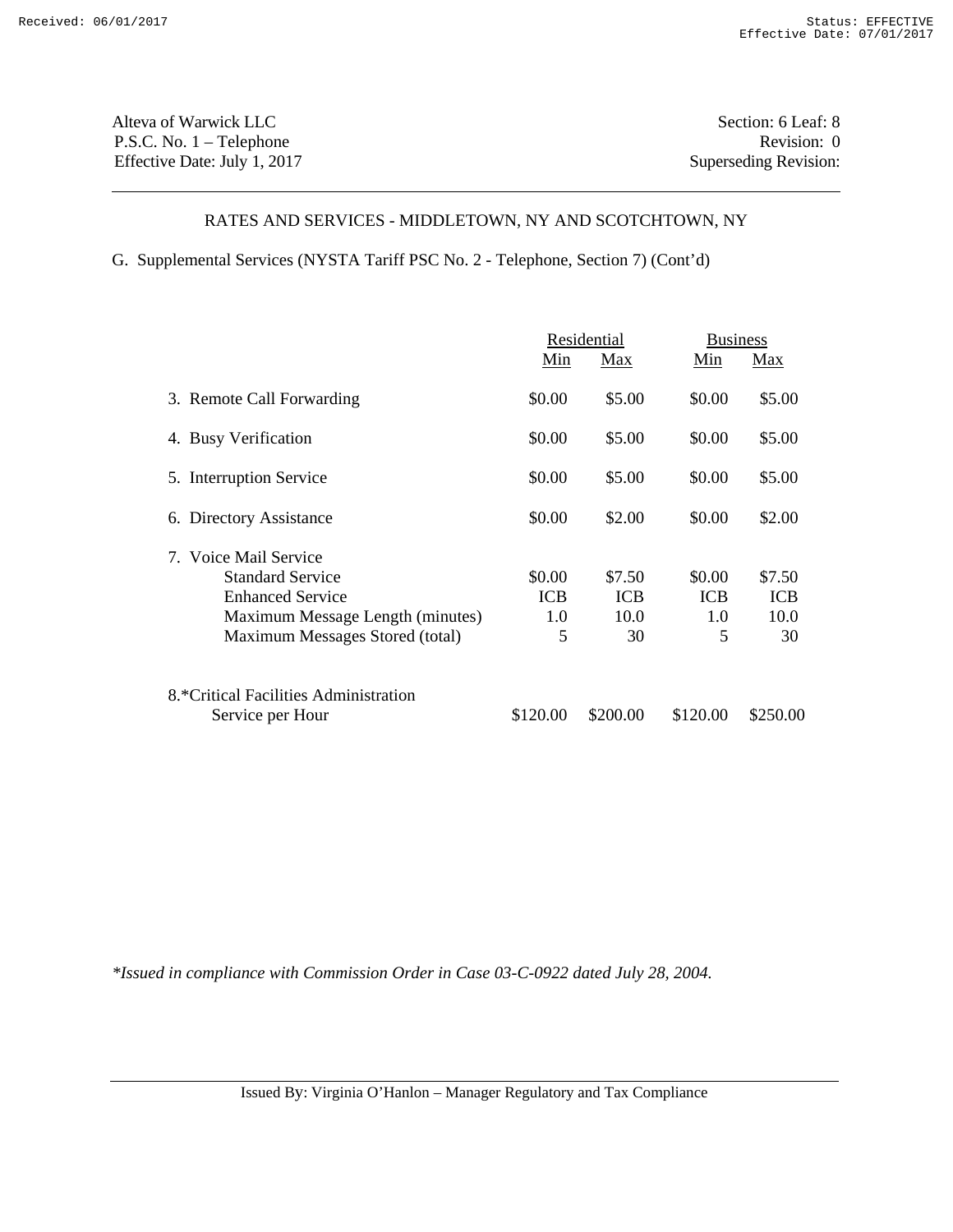Alteva of Warwick LLC Section: 6 Leaf: 9 P.S.C. No. 1 – Telephone Revision: 0 Effective Date: July 1, 2017 Superseding Revision:

# RATES AND SERVICES - MIDDLETOWN, NY AND SCOTCHTOWN, NY

G. Supplemental Services (NYSTA Tariff PSC No. 2 - Telephone, Section 7) (Cont'd)

|     |                                       | Residential<br><b>Business</b> |                   |            |         |
|-----|---------------------------------------|--------------------------------|-------------------|------------|---------|
|     |                                       | Min                            | Min<br><b>Max</b> | <b>Max</b> |         |
| 8.  | <b>CLASS</b> Services                 |                                |                   |            |         |
|     | <b>Repeat Dialing</b>                 | \$0.00                         | \$2.00            | \$0.00     | \$2.00  |
|     | Call Return                           | \$0.00                         | \$2.00            | \$0.00     | \$2.00  |
|     | Call ID & Name                        | \$0.00                         | \$11.00           | \$0.00     | \$11.00 |
|     | Call ID with Call Waiting             | \$0.00                         | \$11.00           | \$0.00     | \$11.00 |
|     | <b>Priority Ringing</b>               | N/A                            | N/A               | N/A        | N/A     |
|     | Preferred Call Forwarding             | N/A                            | N/A               | N/A        | N/A     |
|     | Call Screening                        | N/A                            | N/A               | N/A        | N/A     |
|     | Special Call Acceptance               | N/A                            | N/A               | N/A        | N/A     |
|     | Call Trace                            | \$0.00                         | \$2.00            | \$0.00     | \$2.00  |
|     | <b>Blocking Option Charge *</b>       |                                |                   |            |         |
|     | Per-Call Restrict                     | \$0.00                         | \$5.00            | \$0.00     | \$5.00  |
|     | Per-Line Restrict                     | \$0.00                         | \$5.00            | \$0.00     | \$5.00  |
| 9.  | <b>Local Number Retention Service</b> | \$0.00                         | \$5.00            | \$0.00     | \$5.00  |
| 10. | <b>Audio Teleconferencing Service</b> |                                |                   |            |         |
|     | 1. Service Order/Set-up Min           |                                |                   |            |         |
|     | (per Conference)                      | \$5.00                         | \$30.00           | \$5.00     | \$30.00 |
|     | 2. Usage Charge (per hour)            | \$5.00                         | \$30.00           | \$5.00     | \$30.00 |
|     | 3. Port Charge (per port)             | \$1.00                         | \$30.00           | \$1.00     | \$30.00 |
|     | 4. Cancellation Fee                   | \$5.00                         | \$30.00           | \$5.00     | \$30.00 |

\* A customer is entitled to change blocking options two times during the six month period after Call ID services are available in the customers Central Office territory. A customer is also entitled to change two times if they are a new customer to the serving area of the Central Office territory. Customer's electing the per-line blocking option after the initial six months or in excess of two changes within the six-month period will incur a non-recurring charge as specified above.

Issued By: Virginia O'Hanlon – Manager Regulatory and Tax Compliance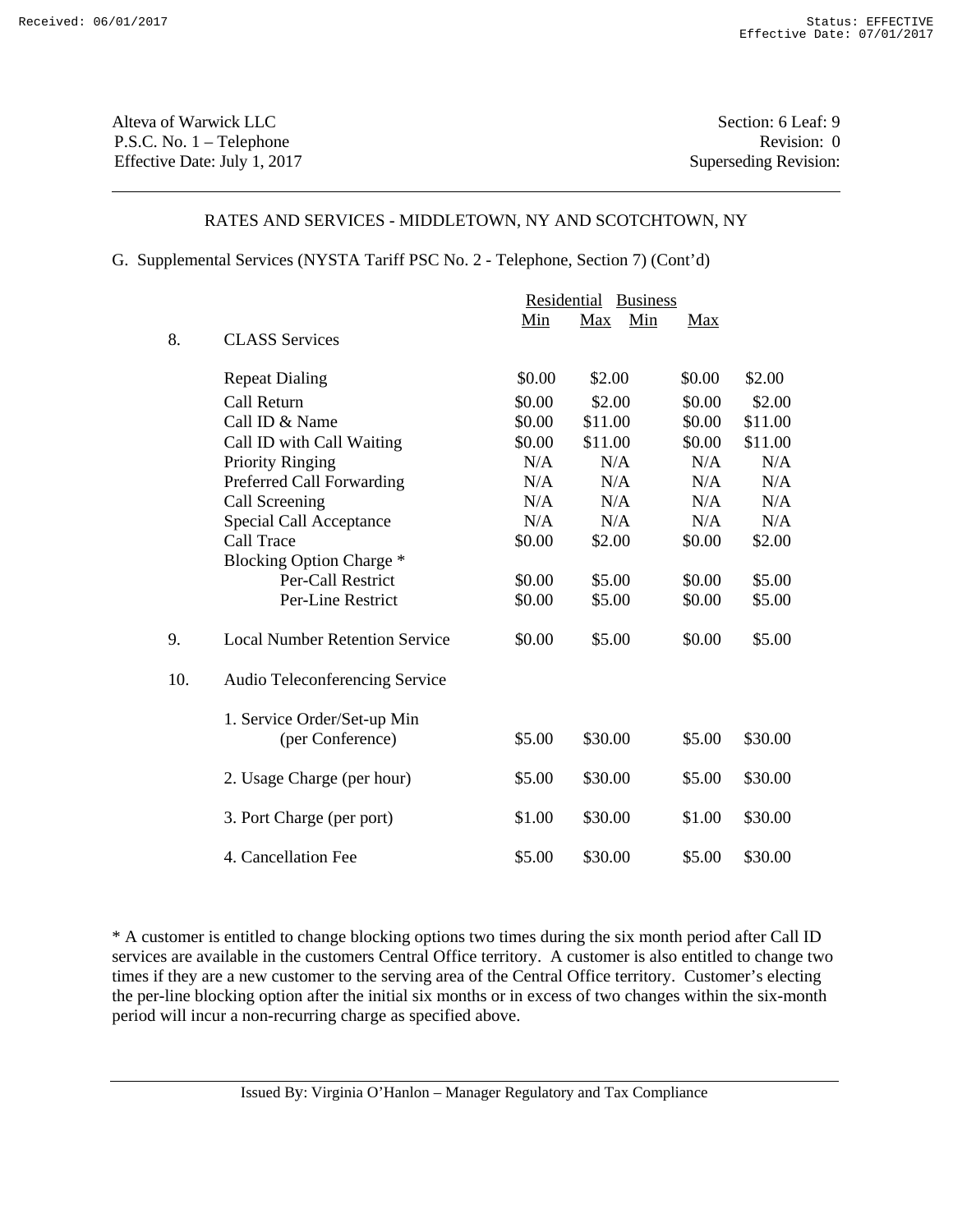Alteva of Warwick LLC Section: 6 Leaf: 10 P.S.C. No. 1 – Telephone Revision: 1 Effective Date: July 1, 2017 Superseding Revision: 0

# RATES AND SERVICES - MIDDLETOWN, NY AND SCOTCHTOWN, NY

H. Private Line Service (NYSTA Tariff PSC No. 2 - Telephone, Section 8)

|                                               | Residential |            |          | <b>Business</b> |     |
|-----------------------------------------------|-------------|------------|----------|-----------------|-----|
|                                               | Min         | Max<br>Min | Max      |                 |     |
| 1. Integrated Services Digital Network (ISDN) |             |            |          |                 |     |
| One Circuit Switched Data Line                | \$15.00     | \$100.00   | \$15.00  | \$100.00        | (C) |
| Two Circuit Switched Data and Voice Lines     | \$25.00     | \$100.00   | \$25.00  | \$100.00        |     |
| Usage Charges Per B Channel (per minute)      | \$0.00      | \$1.00     | \$0.00   | \$1.00          |     |
| 2. ISDN PRI (Primary Rate Interface)          |             |            |          |                 |     |
| PRI Port Connection - terminating in a        |             |            |          |                 |     |
| customer computer acting as a                 |             |            |          |                 |     |
| network server                                | \$0.00      | \$0.00     | \$100.00 | \$1000.00       |     |
| 3. Digital Channel Service (Per 24 Channels)  | \$0.00      | \$0.00     | \$100.00 | \$1000.00       |     |